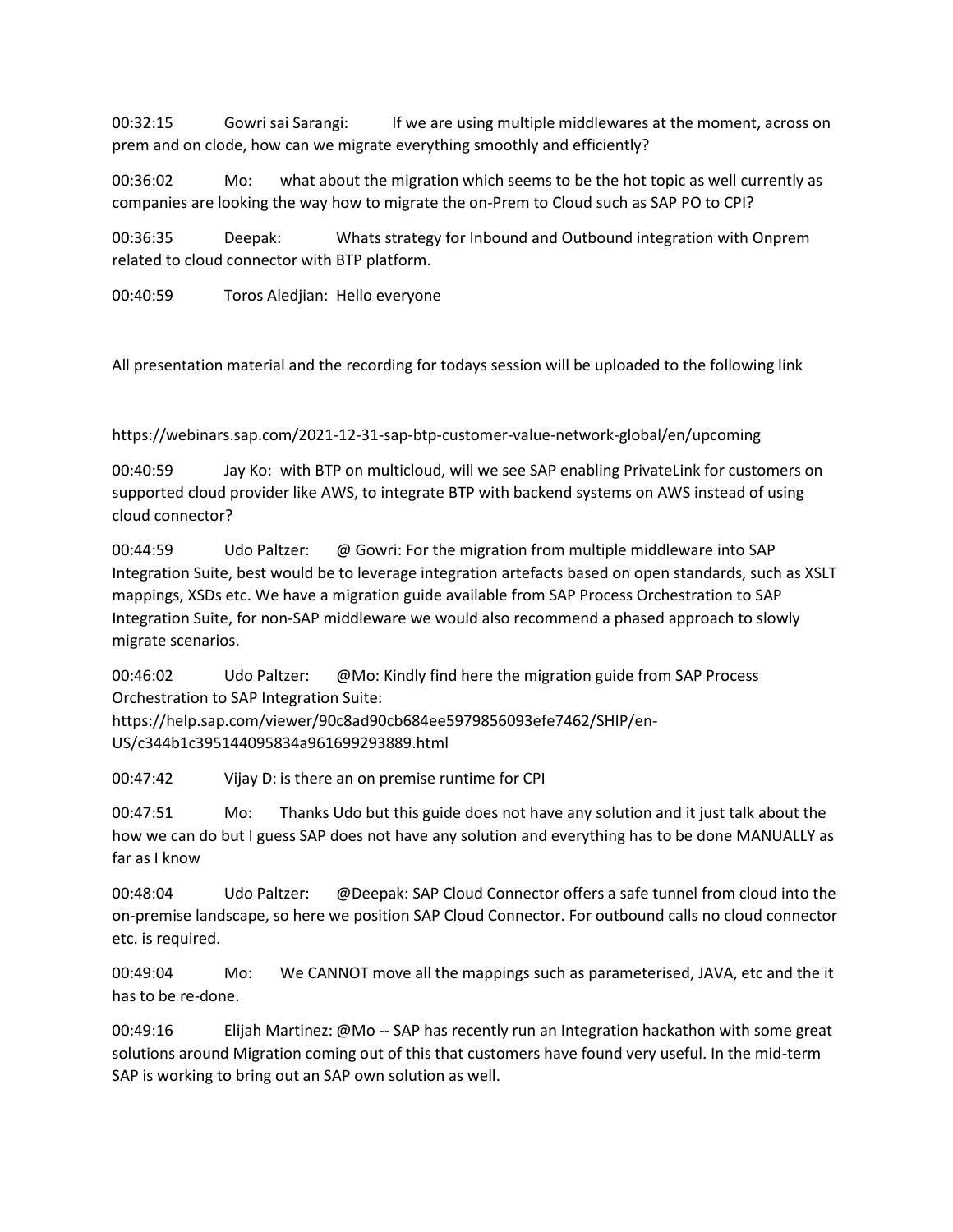00:50:10 Udo Paltzer: @Mo: Yes, so we have OData APIs on SAP Integration Suite and the Directory API on SAP Process Orchestration, customers often use these APIs to migrate their integration artefacts. Furthermore you can connect a SAP Process Orchestration system directly to a SAP Integration Suite tenant and upload mappings and interface descriptions … I hope this helps …

00:50:14 Mo: Thanks Elijah so if a customer wants to migration now then the only option would be to do manually and wait till SAP comes up with the migration tool.

00:50:18 Elijah Martinez: @Vijay -- We will address the Hybrid deployment concept in a little bit of the presentation. At that time please feel free to add more questions here.

00:52:03 Mo: I know SAP has recently launch the Trading Partner Management for Integration Advisor.

Is it same as the one available in the SAP PO and does it have it's own UI and config? Any plan to push the configuration directly to CPI from IA instead of manually downloading and upload the files?

00:52:14 Udo Paltzer: @Mo: Today you can already upload, re-use and modify message mappings including inline user defined functions. The support of additional mapping functions, such as Java archives, from SAP Process Orchestration is planned for 2022.

00:54:00 Udo Paltzer: @Mo: Yes, SAP Trading Partner Management on SAP Integration Suite will go into general availability this weekend. This will be an initial release, other capabilities from the B2B Add-on from SAP Process Orchestration are also on the roadmap for SAP Integration Suite.

00:54:44 Mo: Thanks Tushar but by leverage the new content will require massive additional efforts in terms of testing and training.

00:56:32 Elijah Martinez: @Mo Migration is a large topic and will vary by customer scenario. Udo has laid out some of the existing automated migration options, and Tushar is making a great point about some of the items you may want to rework for Cloud rather than migrate regardless. The Cloud is a new paradigm differing from OnPrem world and to be effective in business you wouldn't want to run in the old way.

There may be some areas that require either 3rd party tooling or direct (manual) work as well, but as mentioned it will need to be evaluated on a case by case basis.

00:57:30 Elijah Martinez: For more specifics I'm sure that this discussion can be taken into detail offline.

00:58:39 Mo: Thanks for the clarification Elijah.

I agree we should leverage the new content but as you know customers and the consultant are used to with the old and to migrate them to use the new technology is going to be very time consuming.

01:00:30 Guy de Bruyn: For the Open Connectors: in case of AWS S3, are there other authentication methods becoming available, like using AWS STS? Right now we regularly have to rotate the secret keys.

01:00:51 Elijah Martinez: @Jay Ko -- PrivateLink for Azure and AWS are on the Roadmap for BTp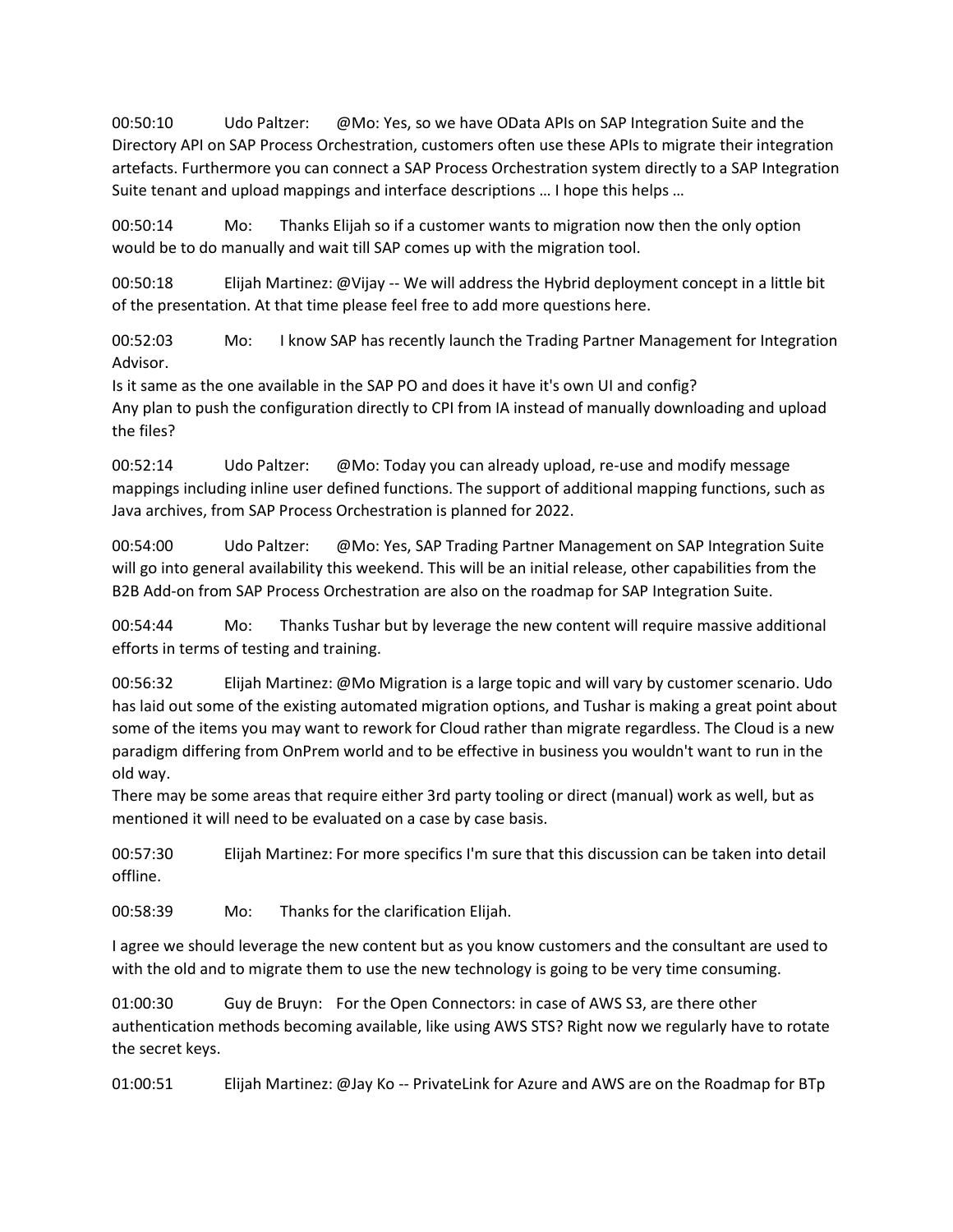01:01:49 Jay Ko: @Elijah - is PrivateLink intended to replace cloud connector for customers on supported cloud provider?

01:02:05 Vijay Konam: Can cloud ALM be configured to create service tickets etc. in SNOW etc. systems? Or subscription capabilities wrt critical interfaces etc.?

01:04:40 Guy de Bruyn: Can we (just) switch from CPEA usage based to subscription based in our existing CPI environments on NEO?

01:05:42 Mo: When is SAP planning for the hybrid deployment where we can build the flows in CPI but deploy and monitor in PO?

01:06:01 Elijah Martinez: @Guy -- I do not believe that STS will come native to OCN, however we can run a follow up on this topic.

01:06:56 Das, Arijit Kumar: not to nitpick but AIF is Application Interface Framework and not Integration :-)

01:08:26 Guy de Bruyn: @Elijah: looks like if the S3 connector supports PrivateLink then we can leverage AWS STS.

01:08:59 Elijah Martinez: @Jay -- PrivateLink is not intended to replace Cloud Connector, but for AWS/Azure/GCP(maybe) customers who wish for intranet communication, bypassing internet, would leverage this tooling to interconnect VPC/VNet/whatever google calls it.

PrivateLink is still in Beta so it is still evolving at this time when to use which.

01:10:33 Elijah Martinez: @Guy -- Yes usually we can leverage multiple tools but it may not be available out of the box and require some custom configuration to get it to work. We always appreciate feedback from customers are on their use cases (such as leveraging STS via OCN).

Please add such requirements to our Influence Campaign here: https://influence.sap.com/sap/ino/#/campaign/2282

01:11:01 Elijah Martinez: @Arijit -- too right, appreciate the correction :)

01:12:09 Elijah Martinez: @Mo -- we currently offer in PO 7.5 the Cloud Integration runtime, where a customer can build in CPI and deploy down to PO. But please remember that PO has a EOL scheduled for 2027, which is why SAP is designing a Hybrid

Deployment option for Integration Suite.

01:12:17 Guy de Bruyn: What are the plans for WebIDE? Is it still supported or do we need to use SAP Application Studio?

01:12:29 Das, Arijit Kumar: Google calls theirs VPC too :-)

01:12:57 Das, Arijit Kumar: Welcome @Elijah!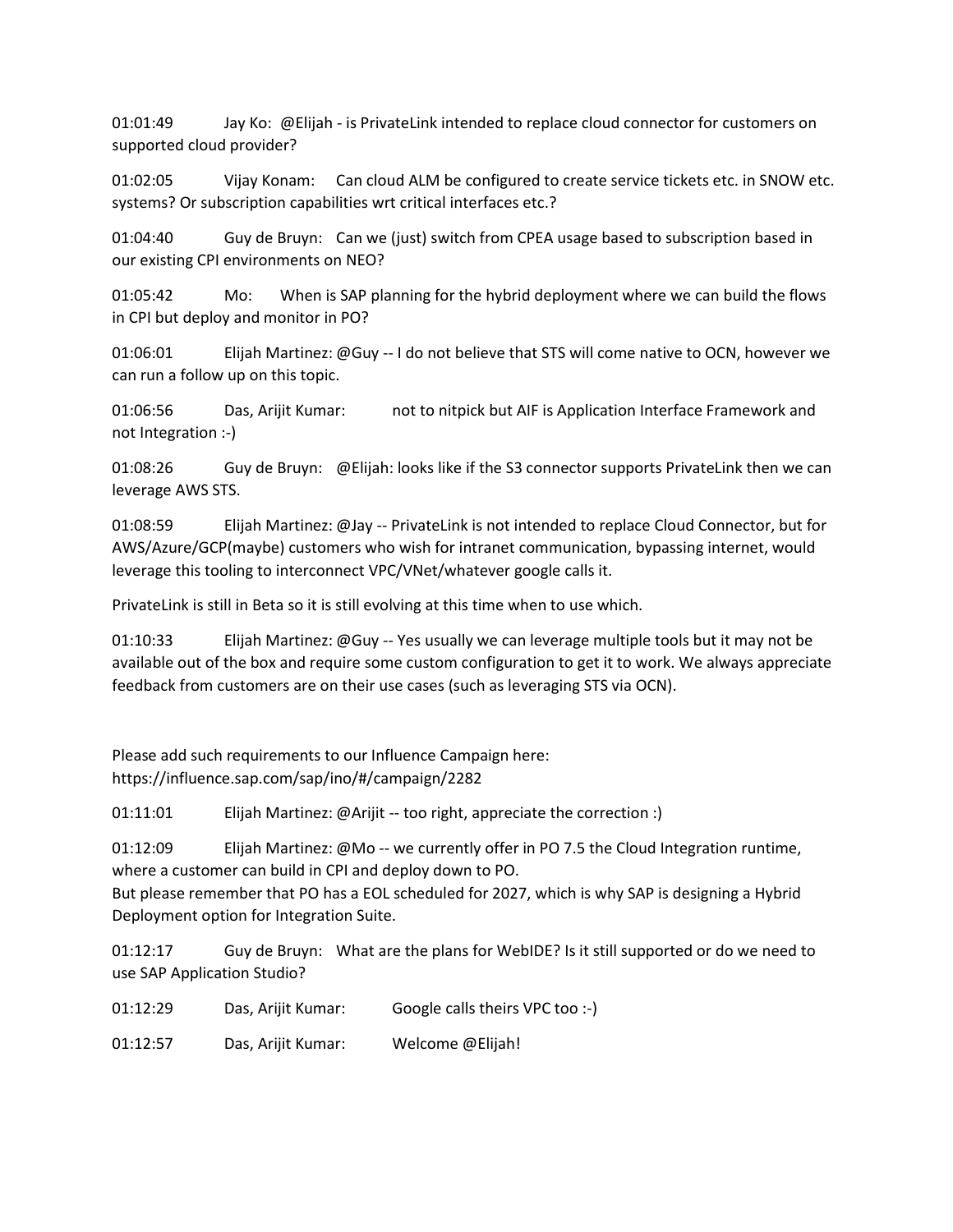01:13:25 Elijah Martinez: @Guy -- You can switch license type, however CPI is a deprecated SKU, for Integration Suite, so there may be an impact there. We may need to follow up on what impact there would be there.

01:14:32 Elijah Martinez: Thanks again Arijit - apologies for not being as familiar with GCP terminology. We have only recently added GCP to BTP

| 01:15:49<br>services/ | Tushar Pradhan: | https://blogs.sap.com/2021/04/06/appgyver-with-external-     |
|-----------------------|-----------------|--------------------------------------------------------------|
| 01:16:11<br>appgyver/ | Tushar Pradhan: | https://blogs.sap.com/2021/04/29/outstretching-sap-btp-with- |
| 01:16:28              | Tushar Pradhan: | https://blogs.sap.com/2021/04/05/appgyver-and-sap-business-  |

technology-platform/

01:17:03 Das, Arijit Kumar: Hi Elijah - no worries - VPC and BigQuery are the only ones I know in the Google world :-)

01:18:10 Vijay D: is there a runtime within po (NW AS JAVA)

01:18:49 Tushar Pradhan: @Guy: Business Application Studio is enhanced WebIDE. The development environment is accessed via browser. This means that it's a hassle free environment, no need to install any special software or extension.

The developer can have multiple dev-spaces, which are like virtual machines in the cloud. This provides the desktop-like experience, with fast response time and more control over the environment. Each dev-space has pre-installed runtimes and tools needed for the use-case. This simplifies and saves time in setting up the development environment and allows to efficiently develop, test, build, and run the developed solution.

01:19:35 Julio Vallejo: The Neuron Edge Runtime would run on top of SAP NetWeaver?

01:20:03 Tushar Pradhan: @Vijay D: NW 7.5 is on Java Stack only

01:20:26 Tushar Pradhan: @Julio: No, it would run in container

01:21:08 Mo: Which Service Pack of PO 7.5 has this feature and is there any blog for that?

01:21:14 Vijay Konam: Can the interfaces designed to run on PO using CPI, can they be directly supported in Neuron?

01:22:30 J.Oakley: so when the design is pushed down to Edge, then when integration between 2 on Prem systems happen, there will be no round trip between On Prem-->Cloud-->On prem?

01:22:44 Tushar Pradhan: @Vijay: Yes, it can be deployed on Neuron Edge while design would be on Cloud

01:23:15 Guy de Bruyn: @Tushar: can two different people, one using WebIDE, and one using Business Application Studio, work on the same project managed by Git?

01:23:18 Das, Arijit Kumar: S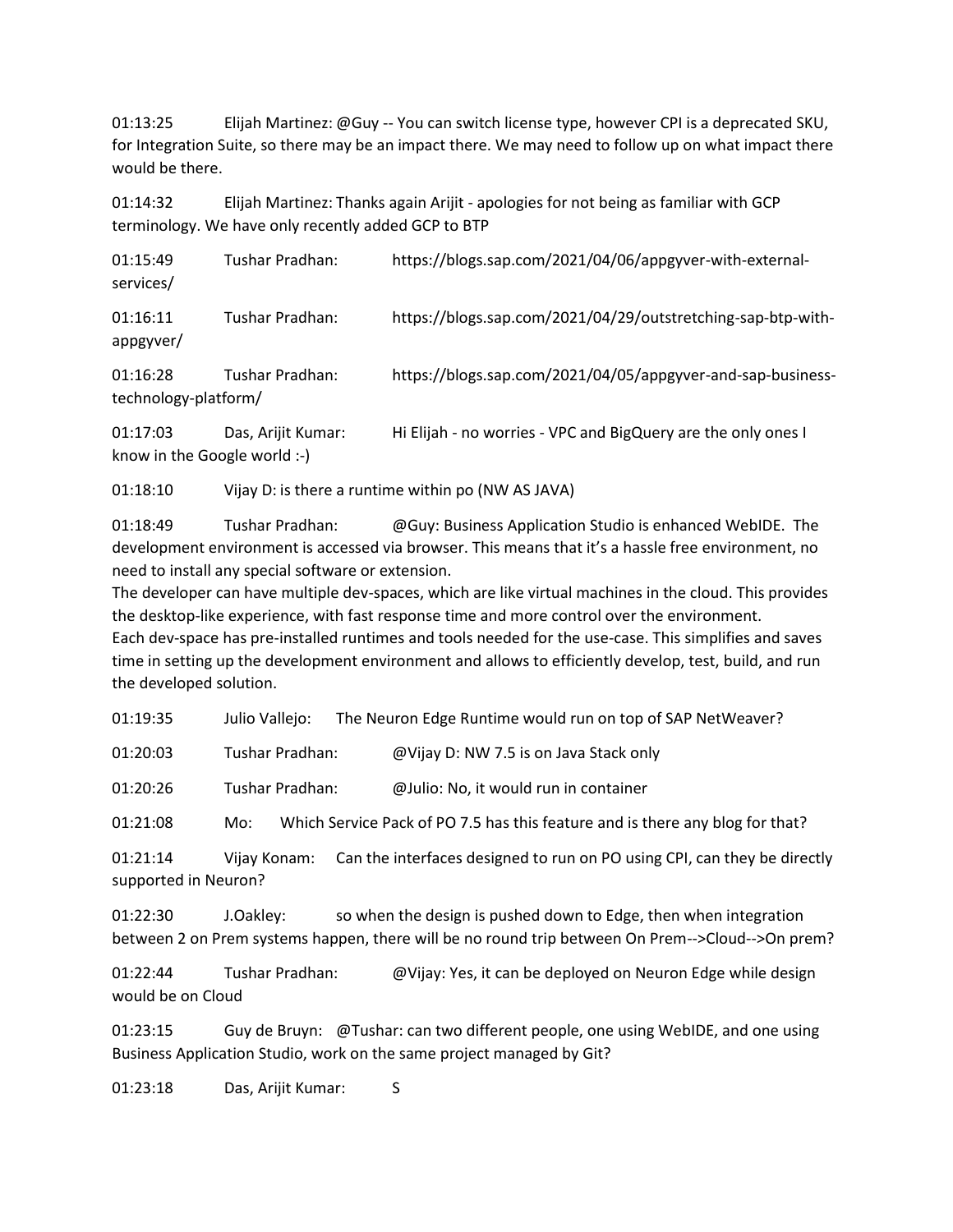01:23:19 Vijay Konam: Thanks. We are planning CPI runtime on PO to be the interim state until Neuron!

01:23:33 Das, Arijit Kumar: Will the IA be on Neuron Edge too?

01:23:43 Vijay Konam: IA is not runtime

01:23:44 Tushar Pradhan: @J.Oakley: Yes, that's correct as in your example it is OnP to OnP integration

01:24:50 Tushar Pradhan: @Vijay: By IA you mean Integration Advisor? IA will generate Artifacts for integration with CPI

01:25:44 J.Oakley: so for hybrid to integrate 2 On prem systems, will message exchanges between these 2 on prem going to be measured as it relates to the BTP metrics for Integration Suite which is number of messages

01:25:58 Tushar Pradhan: @Das: IA is not runtime, it is used to generate proposal which will help reduce integration development time

01:27:11 Das, Arijit Kumar: @Tushar got it - only run time environments will be available on Edge too

01:27:37 Tushar Pradhan: @Vijay: CPI Runtime on PO in interim is a good plan for moving your OnP to OnP interfaces to design on CPI and then when Neuron is available it will just be deployment on Neuron instead of PO

01:28:03 Tushar Pradhan: @Das: Yes, which is CPI, API and Eventing

01:30:16 J.Oakley: @Tushar - so on Prem to On Prem hybrid integration would still pass through the cloud?

01:30:16 Tushar Pradhan: @J.Oakley: The Commercialization is not finalized yet and will be known once finalized

01:31:29 Tushar Pradhan: J.Oakley: No it would not as you would deploy the runtime on your OnPrem Container

01:32:38 Tushar Pradhan: @Guy: WebIDE is on Neo and Business Application Studio on CF so it cannot be same project.

01:33:47 Toros Aledjian: If you are also interested in joining our SAP Garage Series please use this link:

https://webinars.sap.com/eur/2021-05-05-sap-ie-btp-garage-webinar-part2/en/registration.aspx

01:34:07 Tushar Pradhan: https://blogs.sap.com/2021/05/28/developing-apis-in-s-4-hanacloud/

01:36:07 Elijah Martinez: Low code API development with Integration Suite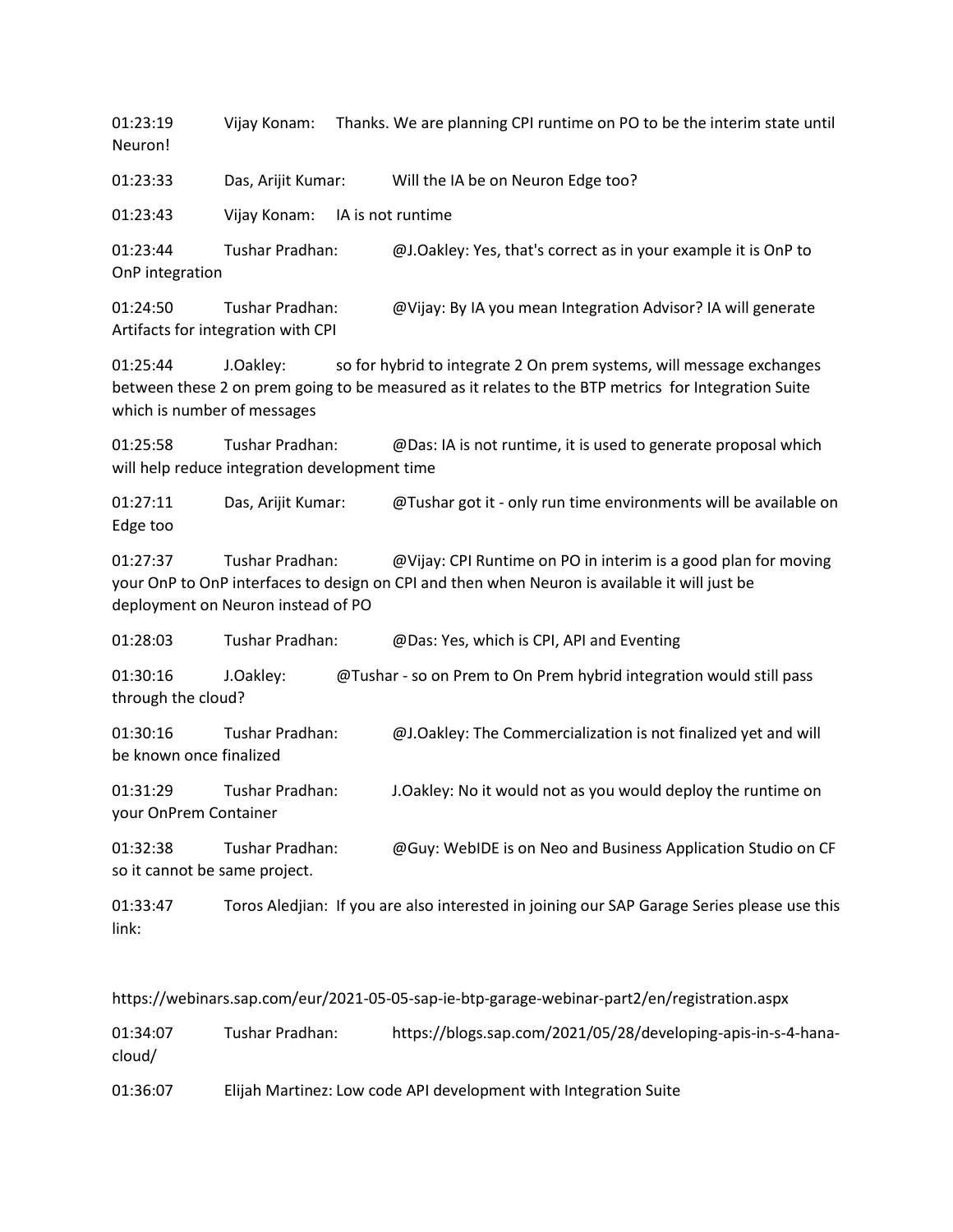https://blogs.sap.com/2021/01/08/low-code-api-development-with-sap-integration-suite/

01:38:26 Guy de Bruyn: We have both NEO and CF environments. Is there anything we have to for migration to SAP Converged Cloud?

01:39:17 Guy de Bruyn: We implemented SAP Cloud Portal, first version, in 2016 on NEO. Is there anything we have to do for the migration? Will it be supported in the years to come?

01:39:46 Vijay Konam: Will I be able to use any Hyperscalars' event framework instead of SAP Event Mesh? Larger Orgs already bought into other EDA mechanism using Hyperscalar tools and convince them to buy SAP Event Mesh is a pain.

01:39:49 Elijah Martinez: @Guy can you elaborate a bit on your ask towards SAP Converged Cloud? We are definitely working towards something called Unified Runtime but I am not sure if that would match your expectation.

01:41:23 Elijah Martinez: @Vijay -- Event frameworks usage depends on the source. You can definitely use other Event Frameworks for many scenarios, but event generation from SAP ECC for example requires Event Mesh. This can be hooked to another Event Broker however.

01:42:14 Guy de Bruyn: @Elijah: I assume SAP converged runtime is the Unified Runtime. We got an email about this. I can forward to you.

01:42:32 Tushar Pradhan: @Vijay: That would depend on capability of the Hyperscaler Eventing tool and if the tool is able to capture event triggered by say S/4

01:42:57 Vijay Konam: Can S4 support connectivity to a hypescalar?

01:43:13 Vijay Konam: It supports MQTT but looks like somehow, it is tied to Event Mesh

01:44:05 Elijah Martinez: @Guy -- Sure we can dive into that a bit offline as well

01:44:24 Elijah Martinez: @Vijay -- S4 I believe also is being designed to require Event Mesh as the first layer for event generation

01:45:30 Elijah Martinez: there will probably be many cases where you may need to chain event brokers (Event Mesh -> other) or just bite the bullet and push for Event Mesh directly :)

01:47:02 Vijay Konam: That's what I am trying. Tough sell :-)

01:47:22 Mo: Very nice and informative session :)

01:47:26 Tushar Pradhan:

https://roadmaps.sap.com/board?BC=6EAE8B27FCC11ED892E91E67E81400CC&range=CURREN T-LAST#Q4%202021

01:47:27 Mo: Good work guys!!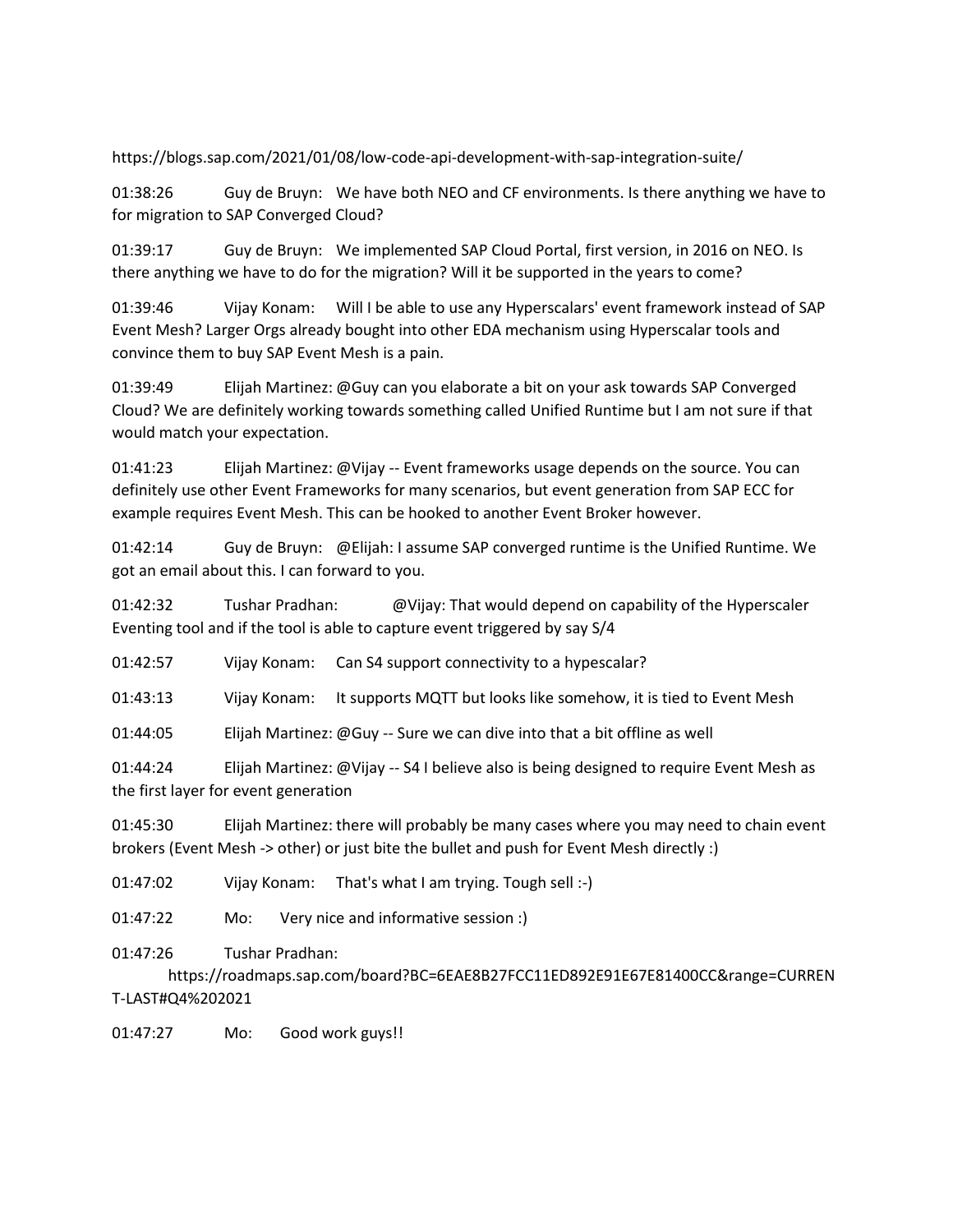01:47:31 Elijah Martinez: @Guy -- We may also need to take the Cloud Portal questions offline, as this would be another group. We are focusing more heavily on a modernization of Cloud Portal now and we can explore what the path forward for that would be.

| 01:48:21                                      |                        | camil: Thank you! It really helps |                                                                                                            |
|-----------------------------------------------|------------------------|-----------------------------------|------------------------------------------------------------------------------------------------------------|
| 01:49:04                                      | Mo:                    |                                   | @Tushar - Any blog on CPI development and PO runtime?                                                      |
| 01:49:54                                      | Kymn Cardosa: SAP iRPA |                                   |                                                                                                            |
| 01:50:18                                      |                        | Das, Arijit Kumar:                | this was awesome Chris and Toros! Thx for all panelists!                                                   |
| 01:50:24                                      |                        | Jay Ko: thanks!                   |                                                                                                            |
| 01:50:34                                      |                        | Vijay D: thank you                |                                                                                                            |
| 01:50:40<br>https://open.sap.com/courses/cp10 |                        | Tushar Pradhan:                   | 1. openSAP:<br>Accelerate Enterprise Integrations with SAP Integration Suite (CPI overview and deep dive): |

 Simplify integration using SAP Integration Suite: https://open.sap.com/courses/cp9 API Management - Overview and Lifecycle: https://open.sap.com/courses/cp8

2. API Management Book: https://www.sap-press.com/sap-api-management\_4928/

3. SAP CPI: https://www.sap-press.com/sap-cloud-platform-integration\_5077/

4. SAP Integration Suite - monthly update: Subscribe here: https://www.sap.com/cmp/nl/sap-cloudplatform-integration-suite/index.html?sap-outbound-

id=329A475081EA65CA80961D8B7E7A87C18E69B2DD&utm\_source=SAPHybris&utm\_medium=email&u tm\_campaign=SEND\_TEST&utm\_term=NEWS\_GL\_ALL\_192827\_1\_SAP\_Cloud\_Platform\_\_\_Sign%20up% 20now%21&utm\_content=EN

5. SAP Best Practices and Guidelines:

https://help.sap.com/viewer/368c481cd6954bdfa5d0435479fd4eaf/Cloud/en-US/6803389050a0487ca16d534583414d2b.html?q=Best%20Practices%20and%20Guidelines

01:51:03 Elijah Martinez: https://blogs.sap.com/2017/08/11/best-practices-cloud-integrationcontent-in-sap-process-orchestration-overview/

SAP Cloud Integration in Process Orchestration starting blog.

- 01:51:05 Amlesh Singh: excellent. gr8 job and keep updated.  $\sqrt{\frac{1}{2}}$
- 01:51:11 Julio Vallejo: Thank You! Great presentations!
- 01:51:11 Tushar Pradhan: @Mo: I put links for development